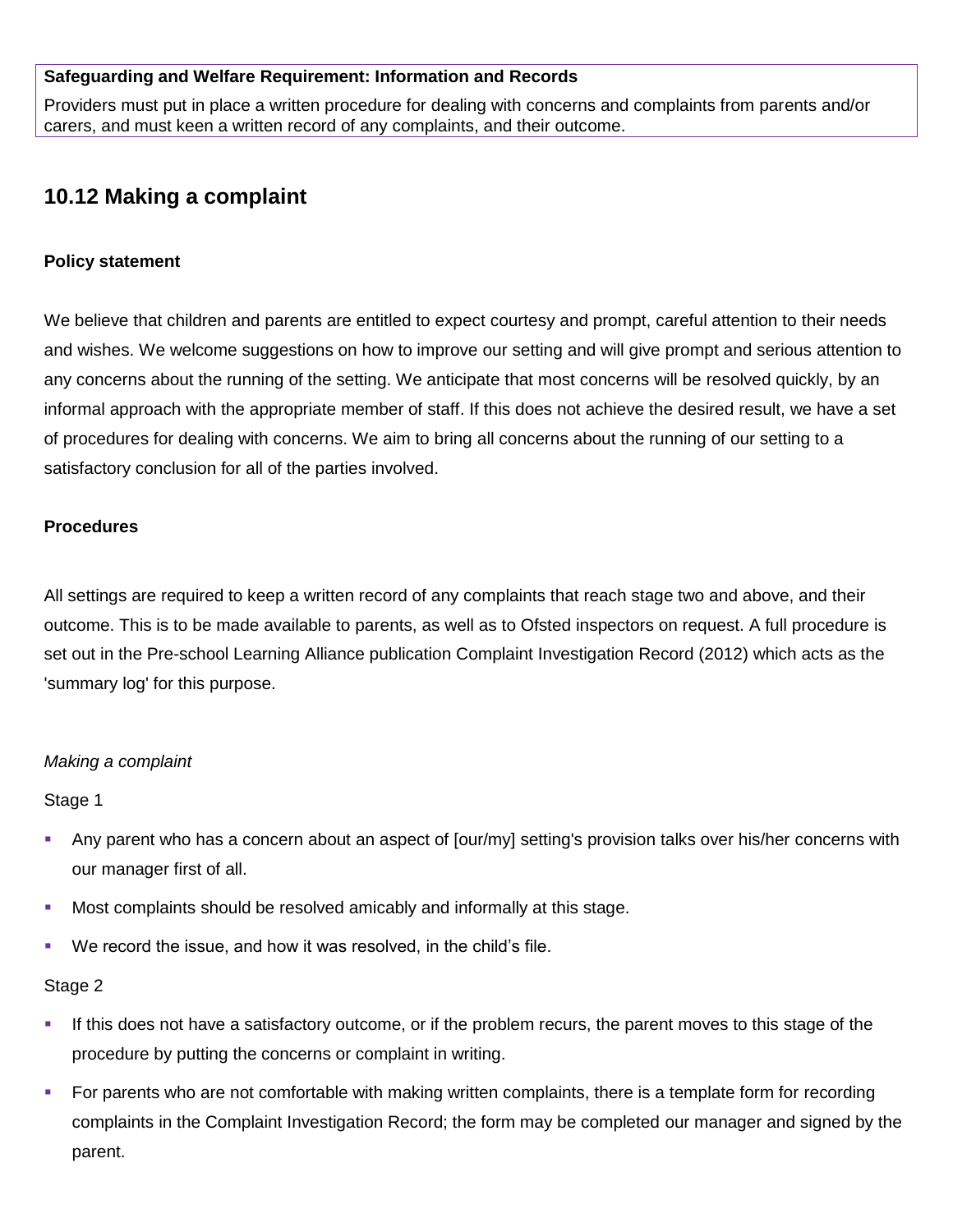- Our setting stores all information relating to written complaints from parents in the child's personal file. However, if the complaint involves a detailed investigation, our manager may wish to store all information relating to the investigation in a separate file designated for this complaint.
- When the investigation into the complaint is completed, our manager meets with the parent to discuss the outcome.
- We inform parents of the outcome of the investigation within 28 days of him/her making the complaint.
- When the complaint is resolved at this stage, we log the summative points in our Complaint Investigation Record, which is made available to Ofsted on request.

## Stage 3

- If the parent is not satisfied with the outcome of the investigation, he or she requests a meeting with our manager and the chair. The parent may have a friend or partner present if they prefer and our manager should have the support of the management team.
- An agreed written record of the discussion is made, as well as any decision or action to take as a result. All of the parties present at the meeting sign the record and receive a copy of it.
- This signed record signifies that the procedure has concluded. When the complaint is resolved at this stage, we log the summative points in our Complaint Investigation Record.

## Stage 4

- If at the stage three meeting the parent cannot reach agreement with us, we invite an external mediator to help to settle the complaint. This person should be acceptable to both parties, listen to both sides and offer advice. A mediator has no legal powers, but can help us to define the problem, review the action so far and suggest further ways in which it might be resolved.
- Staff or volunteers within the Pre-school Learning Alliance are appropriate persons to be invited to act as mediators.
- The mediator keeps all discussions confidential. S/he can hold separate meetings with our staff and the parent, if this is decided to be helpful. The mediator keeps an agreed written record of any meetings that are held and of any advice s/he gives.

# Stage 5

- When the mediator has concluded her/his investigations, a final meeting between the parent and our manager and chair is held. The purpose of this meeting is to reach a decision on the action to be taken to deal with the complaint. The mediator's advice is used to reach this conclusion. The mediator is present at the meeting if all parties think this will help a decision to be reached.
- A record of this meeting, including the decision on the action to be taken, is made. Everyone present at the meeting signs the record and receives a copy of it. This signed record signifies that the procedure has concluded.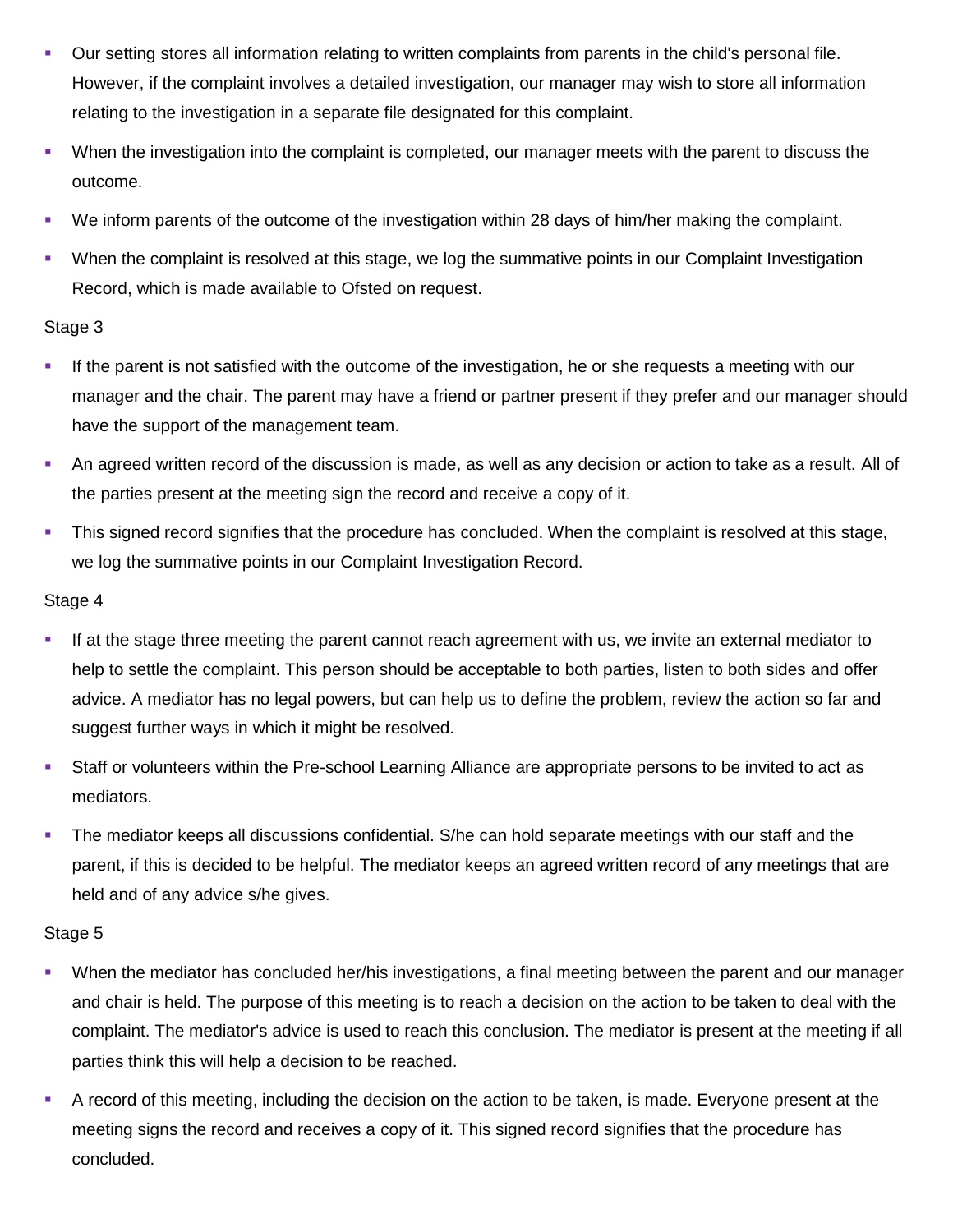*The role of the Office for Standards in Education, Children's Services and Skills (Ofsted), the Local Safeguarding Children Board and the Information Commissioner's Office*

- Parents may approach Ofsted directly at any stage of this complaints procedure. In addition, where there seems to be a possible breach of the setting's registration requirements, it is essential to involve Ofsted as the registering and inspection body with a duty to ensure the Safeguarding and Welfare Requirements of the Early Years Foundation Stage are adhered to.
- **Parents can complain to Ofsted by telephone on in writing at:**

Ofsted National Business Unit, Piccadilly Gate, Store Street, Manchester M1 2WD

Tel: 0300 123 1231

- **These details are displayed on our setting's notice board.**
- If a child appears to be at risk, we follow the procedures of the Local Safeguarding Children Board.
- In these cases, both the parent and our setting are informed and our manager work with Ofsted or the Local Safeguarding Children Board to ensure a proper investigation of the complaint, followed by appropriate action.
- The Information Commissioner's Office (ICO) can be contacted if you have made a complaint about the way your data is being handled and remain dissatisfied after raising your concern with us. For further information about how we handle your data, please refer to the Privacy Notice given to you when you registered your child at our setting. The ICO can be contacted at Information Commissioner's Office, Wycliffe House, Water Lane, Wilmslow, Cheshire, SK9 5AF or ico.org.uk

## *Records*

- A record of complaints in relation to our setting, or the children or the adults working in our setting, is kept for at least three years; including the date, the circumstances of the complaint and how the complaint was managed.
- The outcome of all complaints is recorded in our Complaint Investigation Record, which is available for parents and Ofsted inspectors to view on request.

| This policy was adopted by                        | <b>Fylingdales Preschool</b> | (name of provider) |
|---------------------------------------------------|------------------------------|--------------------|
| On                                                | $4th$ March 2019             | (date)             |
| Date to be reviewed                               | $4th$ March 2020             | (date)             |
| Signed on behalf of the provider                  |                              |                    |
| Name of signatory                                 | <b>Brogan Proud</b>          |                    |
| Role of signatory (e.g. chair, director or owner) | Chairperson                  |                    |